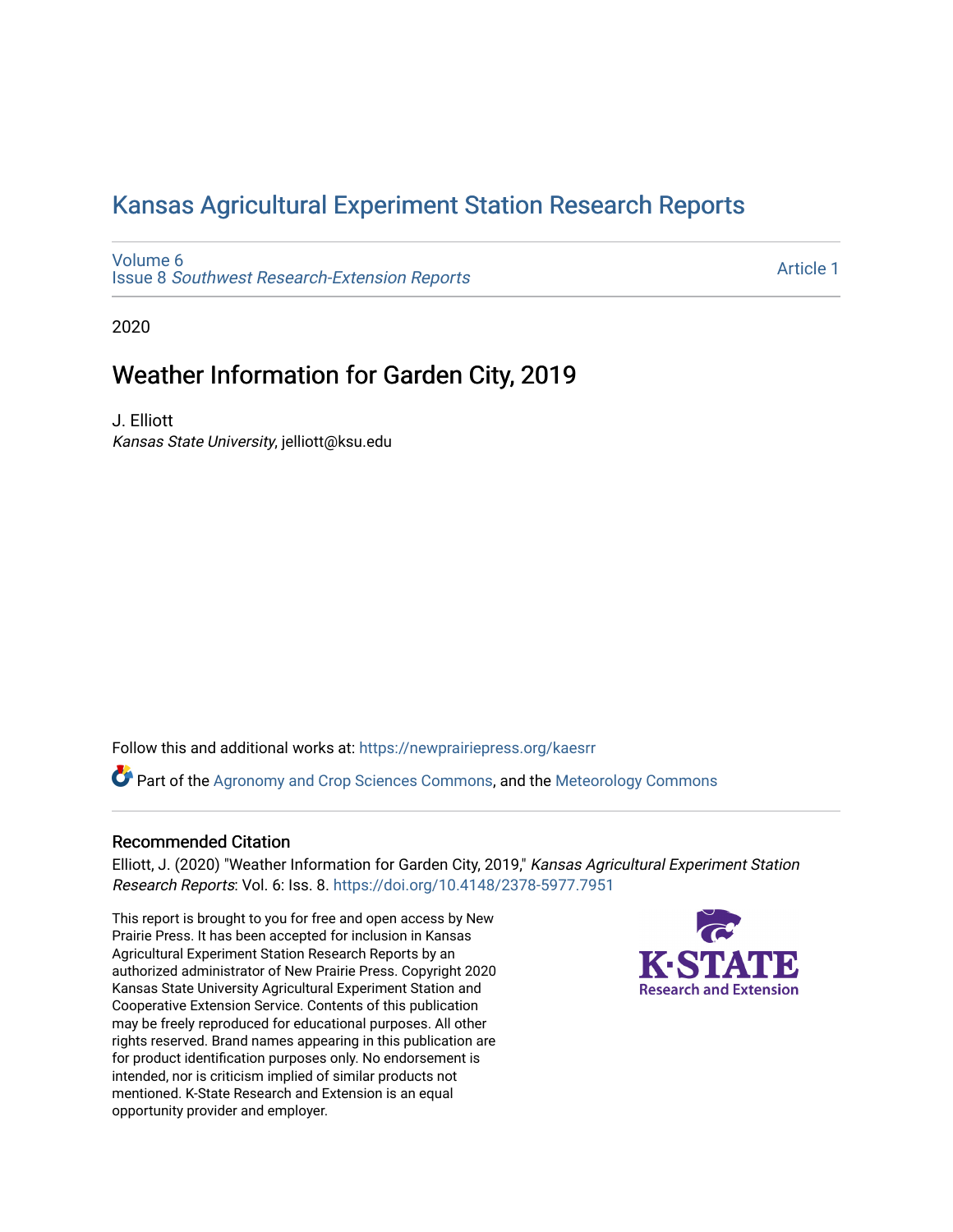### Weather Information for Garden City, 2019

#### Abstract

Summary of 2019 weather for research conducted at the Garden City field location.

#### Keywords

Garden City weather, 2019 weather, southwest Kansas weather report

#### Creative Commons License



This work is licensed under a [Creative Commons Attribution 4.0 License](https://creativecommons.org/licenses/by/4.0/).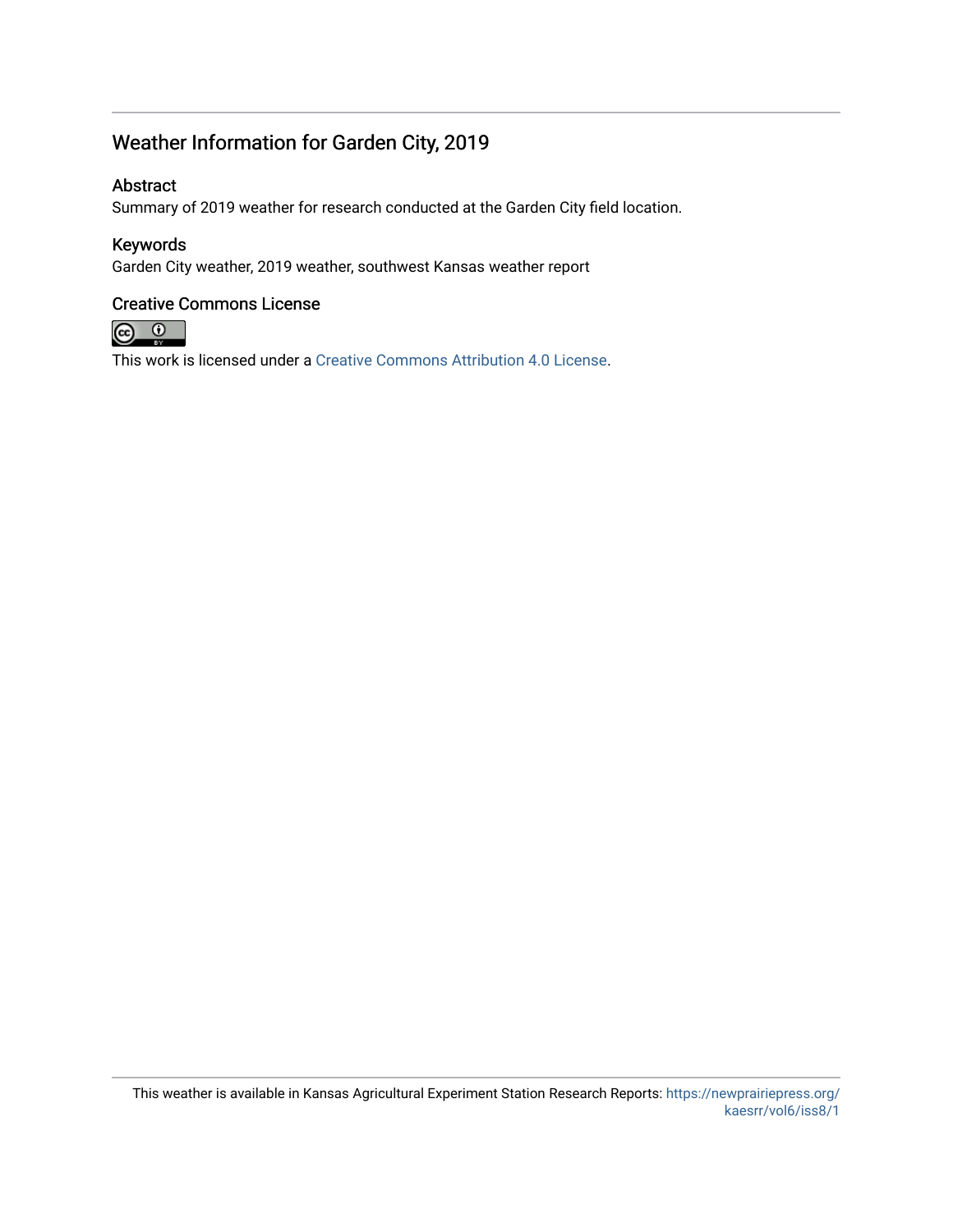

# **2020 SWREC AGRICULTURAL RESEARCH**

## Weather Information for Garden City, 2019

## *J. Elliott*

Precipitation for 2019 totaled 17.49 inches. This was 1.75 inches below the 30-year average of 19.24 inches. By the end of May, we had received 10.81 inches which was 3.77 inches above normal for that point of the year, resulting in good spring planting conditions. May had 19 days with measurable precipitation which was the most of any month on record. Each month after May 2019 exhibited below normal moisture until a rain event after Christmas pulled the December monthly precipitation above normal. Hail was noted on May 6 and July 20. The largest precipitation event was 2.65 inches falling from May 19 through May 24.

Measurable snowfall occurred in January, February, March, October, and November. Annual snowfall totaled 23.8 inches compared to an average of 19.7 inches. Seasonal snowfall (2018–2019) was 33.4 inches and was 13.67 inches above the average of 19.73 inches.

The average daily wind speed was 4.86 mph compared to the 30-year average of 5.10 mph. Open pan evaporation was measured daily from April through October, and totaled 72.74 inches. This was 2.48 inches above the 30-year mean of 70.26 inches.

Our mean annual temperature was 53.3°F which was similar to the 30-year average of 53.7°F. Triple-digit temperatures were observed on 10 days in 2019, with the highest being 103°F on July 18, 20, and 21 as well as August 1 and 21. No record high temperatures were recorded in 2019.

Sub-zero temperature occurred four times in 2019. The lowest temperature was -3°F noted on March 5. Two record low temperatures were equaled or exceeded: 49°F on June 24 and 6°F on October 31.

The last spring freeze was 30°F on April 19, which was ten days earlier than the 30-year average. The first fall freeze was 17°F on October 11, which was one day earlier than normal, and was unusual because it was a much lower temperature than the normal first fall freeze. This resulted in a 175 day frost-free period, which is ten days longer than the 30-year average.

The 2019 climate information for Garden City is summarized in Table 1.